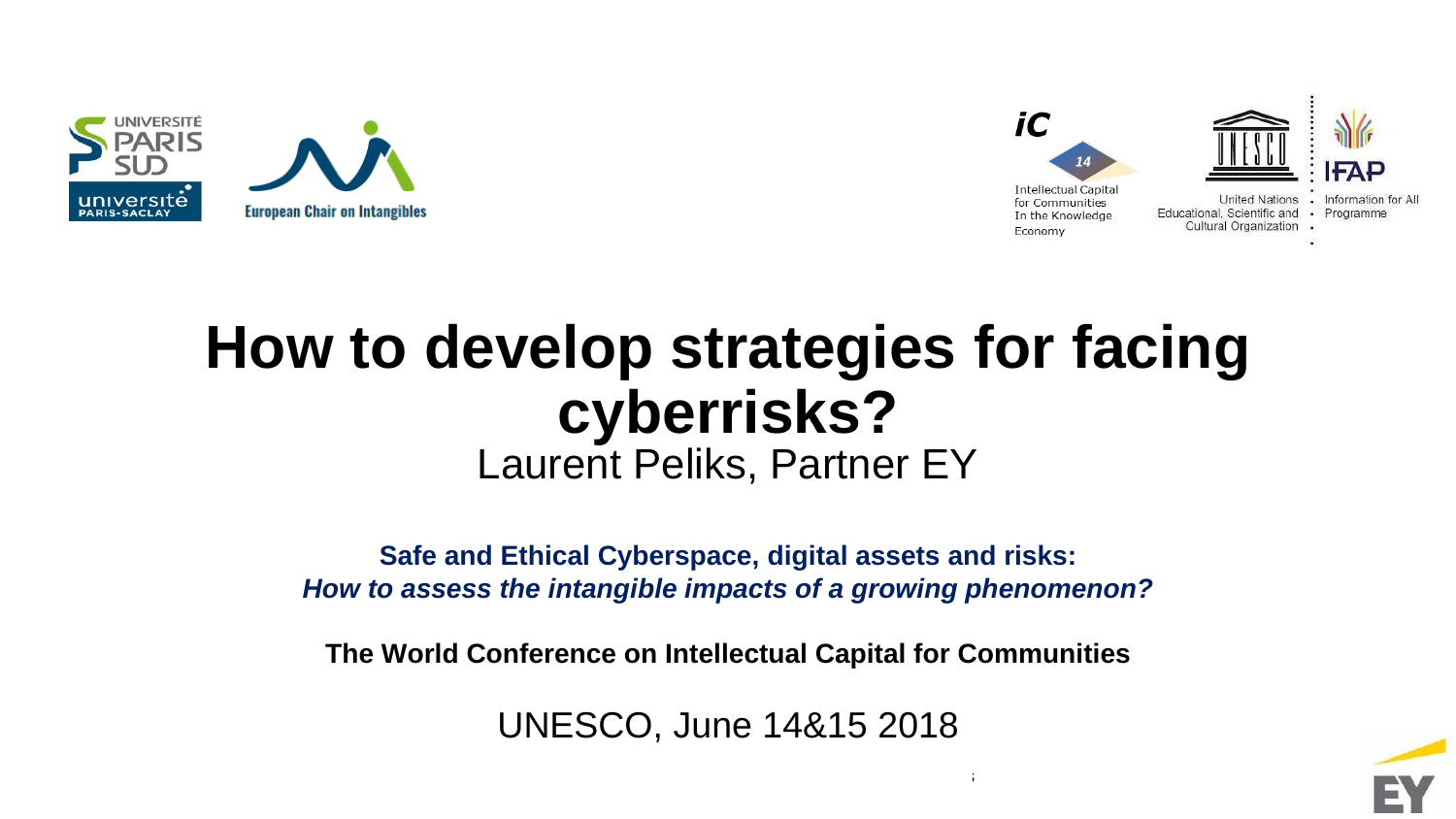

#### **Cyberrisk landscape : New challenges & issues**

**Intellectual Capital** for Communities In the Knowledge Economy

| <b>Cloud</b>                                                                                                                                                        | <b>CIP</b> (critical<br><b>infrastructure</b><br>protection)                                                                 | <b>DevOps and Agile</b><br>approach                                                                                                                                     | <b>OT, SCADA</b>                                                                                                                       | <b>The collaborative</b><br>technologies/Social medias                                                                                                                       |                                                                                                                                                                                                                          |
|---------------------------------------------------------------------------------------------------------------------------------------------------------------------|------------------------------------------------------------------------------------------------------------------------------|-------------------------------------------------------------------------------------------------------------------------------------------------------------------------|----------------------------------------------------------------------------------------------------------------------------------------|------------------------------------------------------------------------------------------------------------------------------------------------------------------------------|--------------------------------------------------------------------------------------------------------------------------------------------------------------------------------------------------------------------------|
| Observation : storing the<br>data on cloud and<br>outsourcing to an external<br>provider are becoming<br>more common                                                | <b>Observation :</b> some systems<br>are crucial to the operation<br>of the company, any attack<br>could stop all activities | Observation : the Agile<br>approaches are useful and<br>allow fast production.<br>Unfortunately, they<br>impact the completeness<br>of the unitary testing<br>required. | <b>Observation:</b> several<br>industrial control systems<br>integrate a remote<br>management access that<br>allows system maintenance | <b>Observation: proliferation</b><br>of collaborative<br>communication systems<br>while companies lack of<br>traceability and expertise of<br>their use                      | Only 4%                                                                                                                                                                                                                  |
|                                                                                                                                                                     |                                                                                                                              |                                                                                                                                                                         |                                                                                                                                        |                                                                                                                                                                              | of organizations are confident<br>that they have fully considered<br>the information security<br>implications of their current<br>strategy, and that their risk<br>landscape incorporates and<br>monitors cyber threats, |
| Which issues ? Make sure<br>that security requirements<br>are implemented on<br>externalized services and<br>be able to understand the<br>report from third parties | Which issues ? Map the<br>company risks and<br>implement measures<br>primarily for sensitive<br>systems                      | Which issues ? Develop<br>approaches DevOps<br>security and supervise<br>Agile development                                                                              | Which issues ? Have an<br>expertise on systems and<br>be able to detect incidents<br>promptly                                          | <b>Which issues? Aware</b><br>employees on limit<br>between personal and<br>professional lives on social<br>media and manage<br>efficiently the risks to<br>brand reputation | vulnerabilities and risks.<br>Source: EY, Global Information<br>Security Survey, 2017-2018                                                                                                                               |

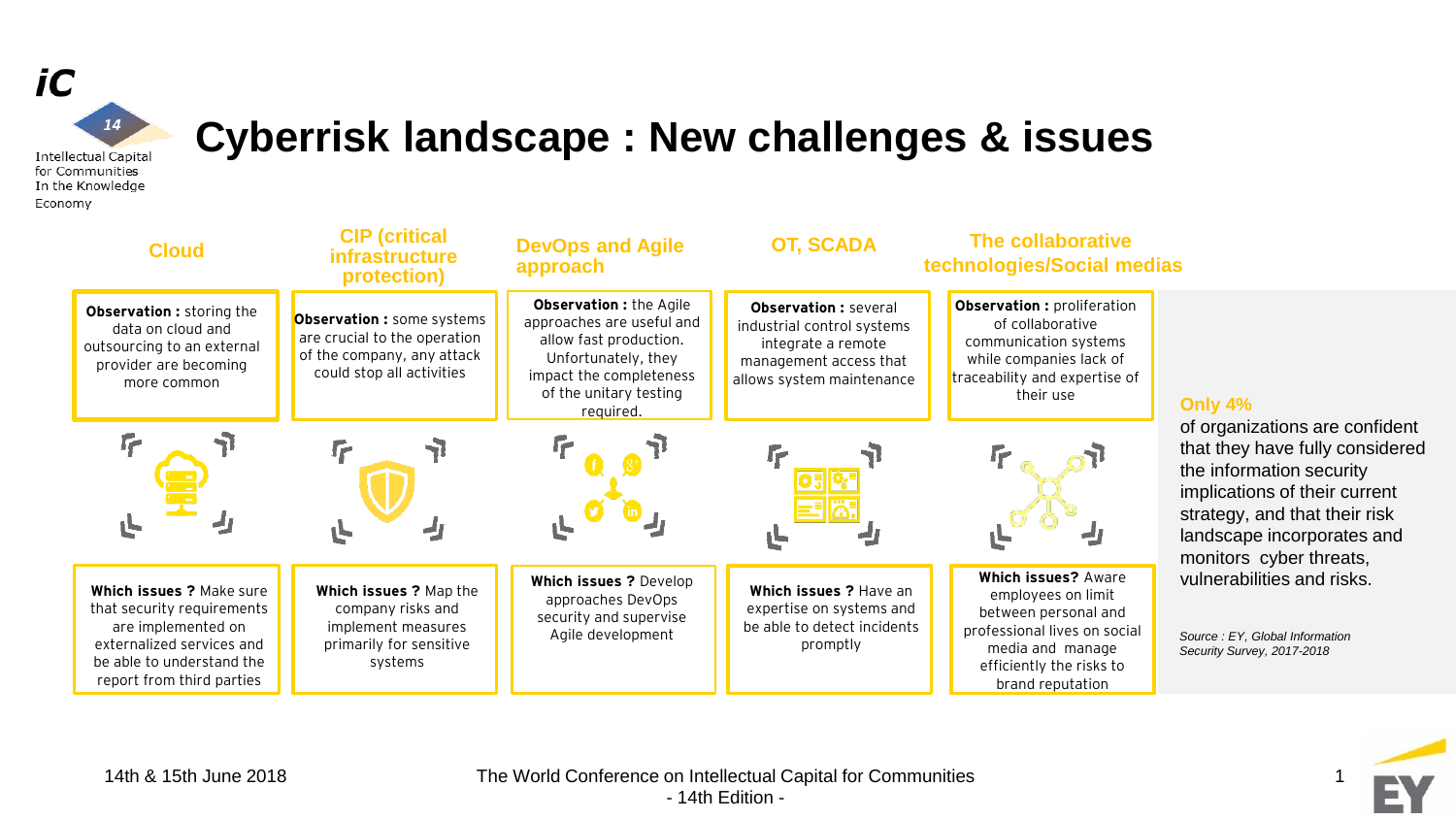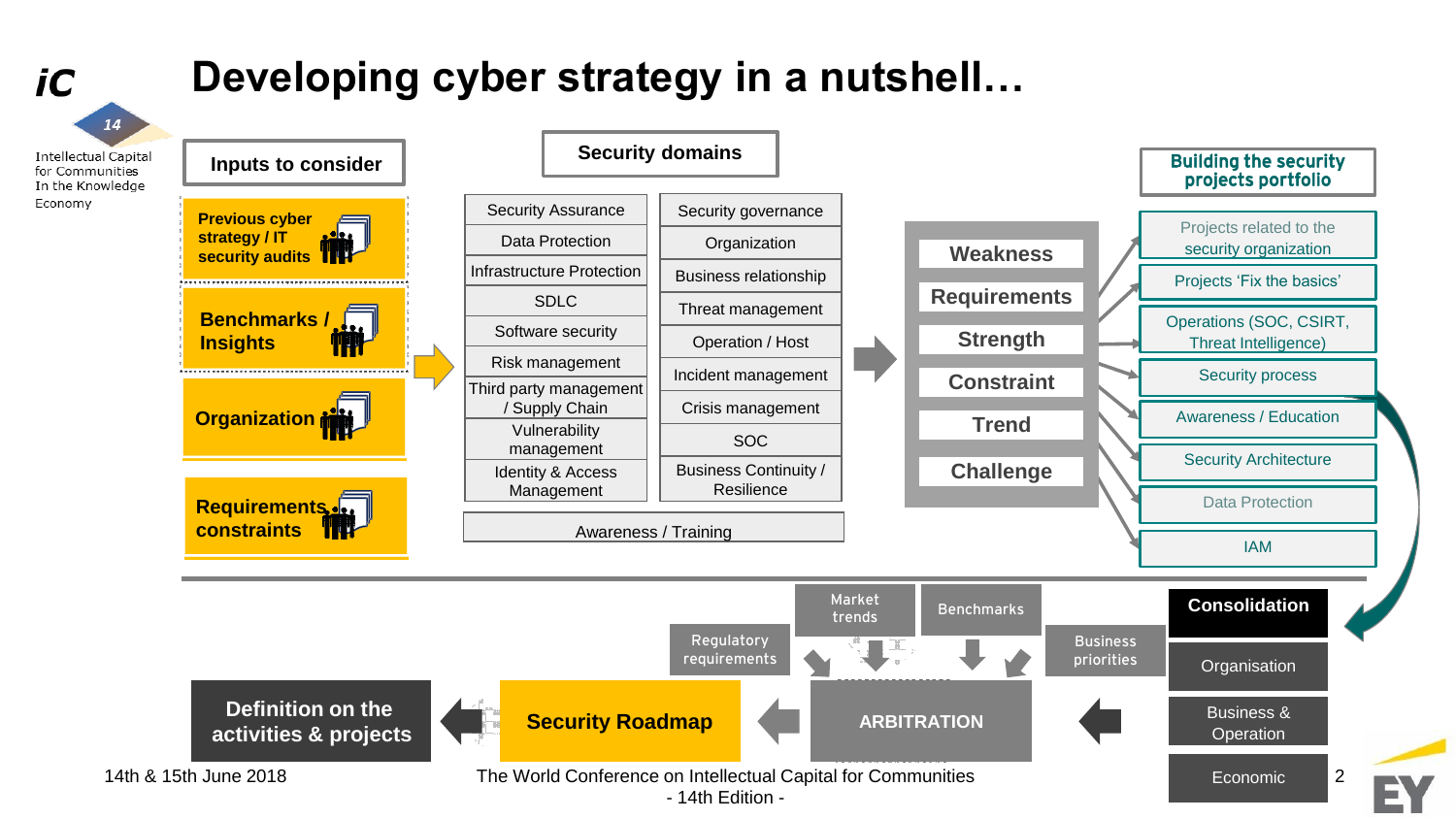

# **Understanding its ecosystem & maturity level is the key**



![](_page_3_Picture_3.jpeg)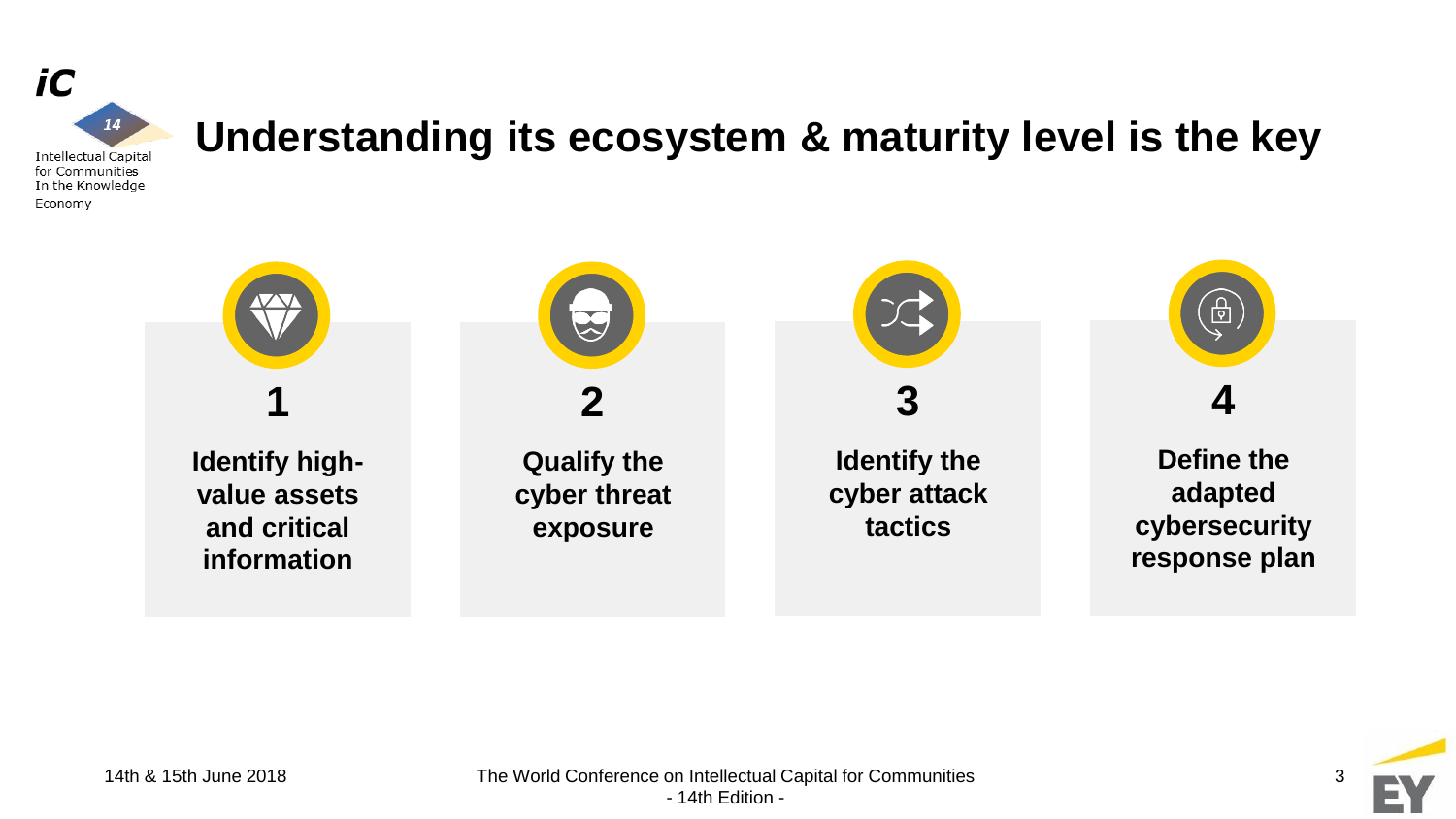![](_page_4_Picture_0.jpeg)

![](_page_4_Picture_1.jpeg)

### **Focus on crown-jewels: sensitive information & IT assets**

![](_page_4_Picture_3.jpeg)

- What are the sensitive processes associated with your business line that are subject to attacks or fraud?
- What are the information assets and the information system related to these processes?
- What are the different actors (internal and external) that can interact with this assets?

![](_page_4_Picture_7.jpeg)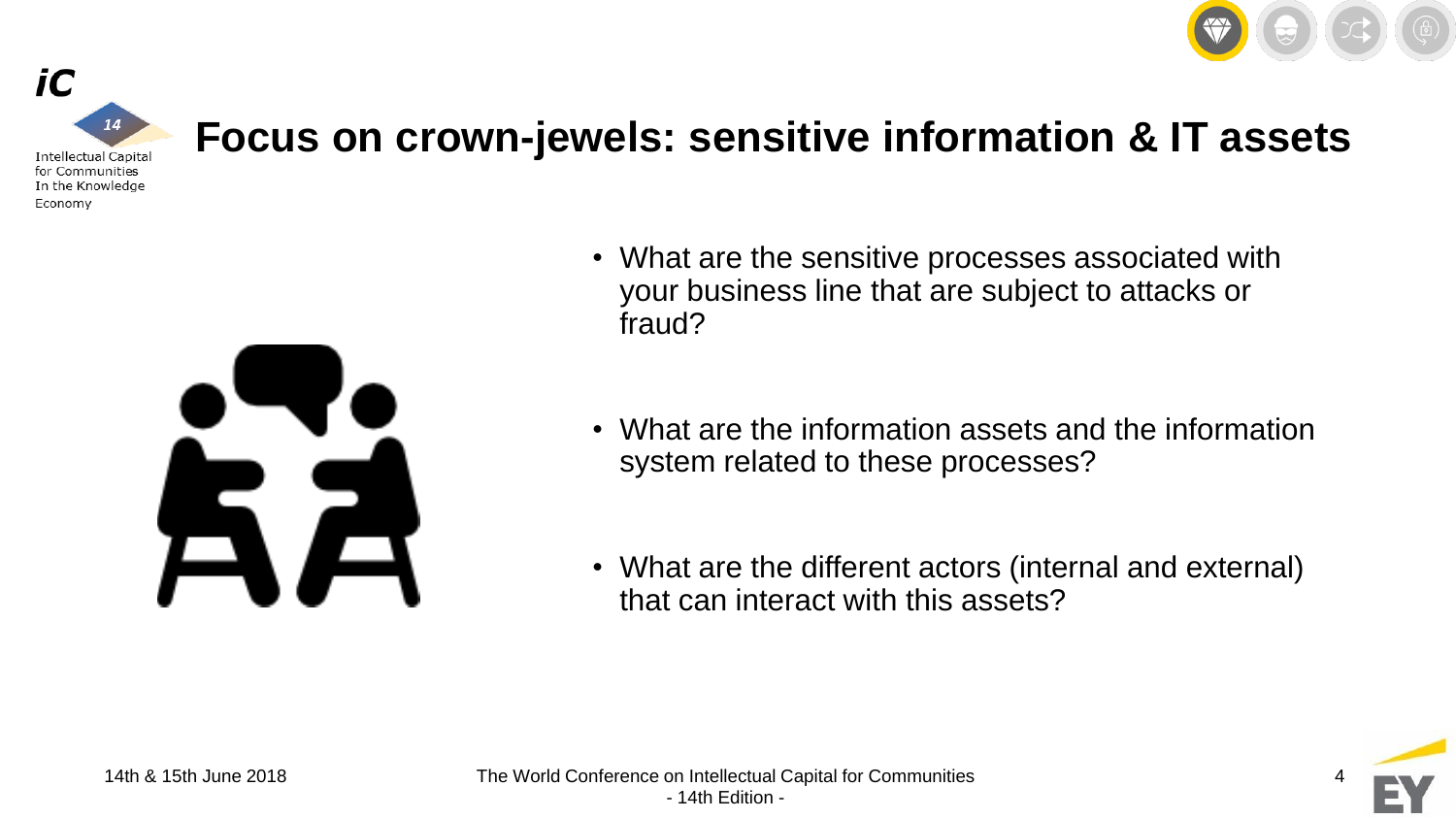![](_page_5_Picture_0.jpeg)

**2**

**Outdated** 

control

![](_page_5_Picture_1.jpeg)

## **Focus on cyber threat & vulnerabilities**

![](_page_5_Figure_3.jpeg)

![](_page_5_Picture_4.jpeg)

*Source: EY Global Information Security Survey 2017-2018*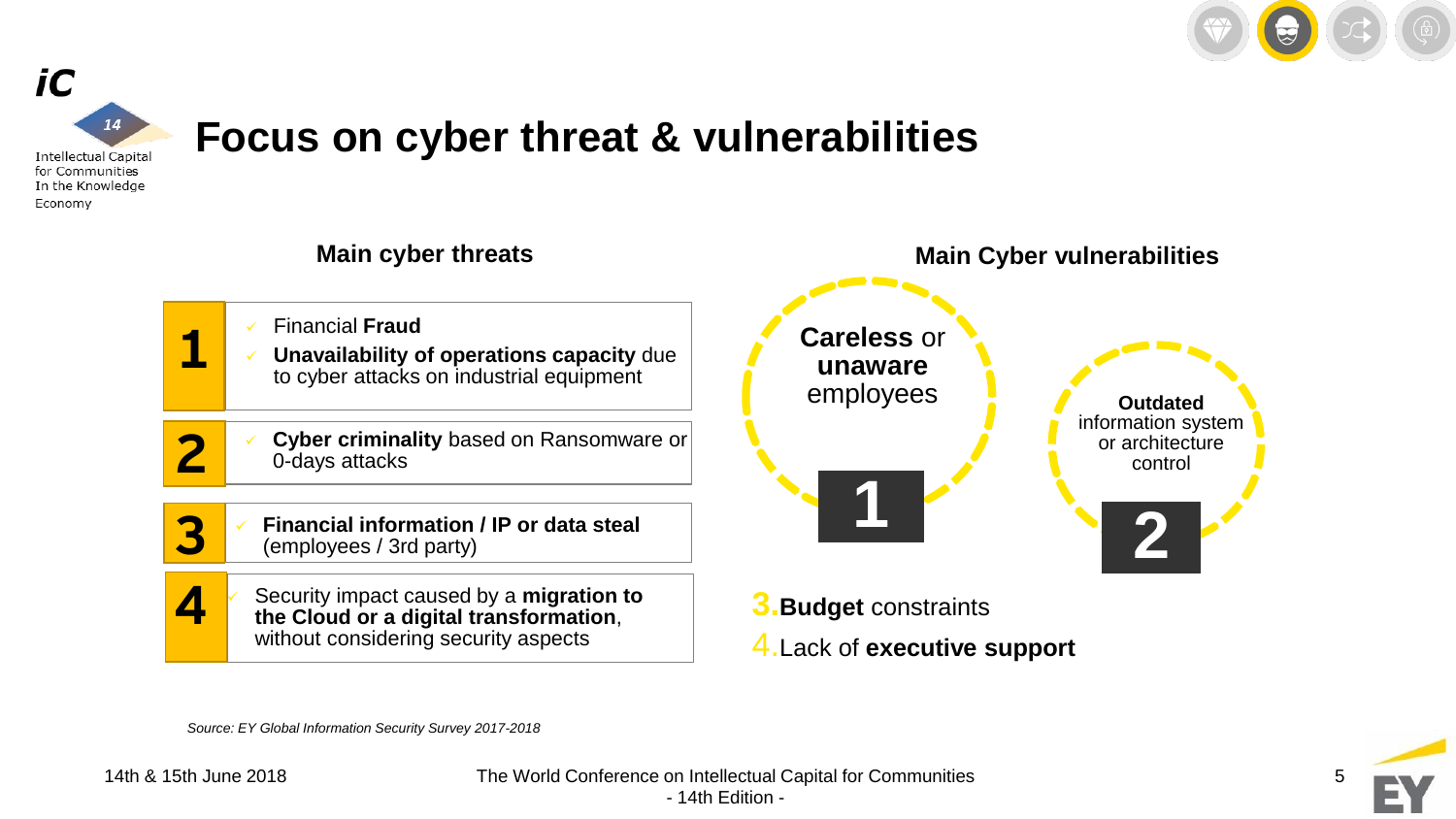![](_page_6_Picture_0.jpeg)

![](_page_6_Figure_1.jpeg)

## **Focus on cyberattack & preferred target**

**Intellectual Capital** for Communities In the Knowledge Economy

![](_page_6_Figure_4.jpeg)

![](_page_6_Picture_5.jpeg)